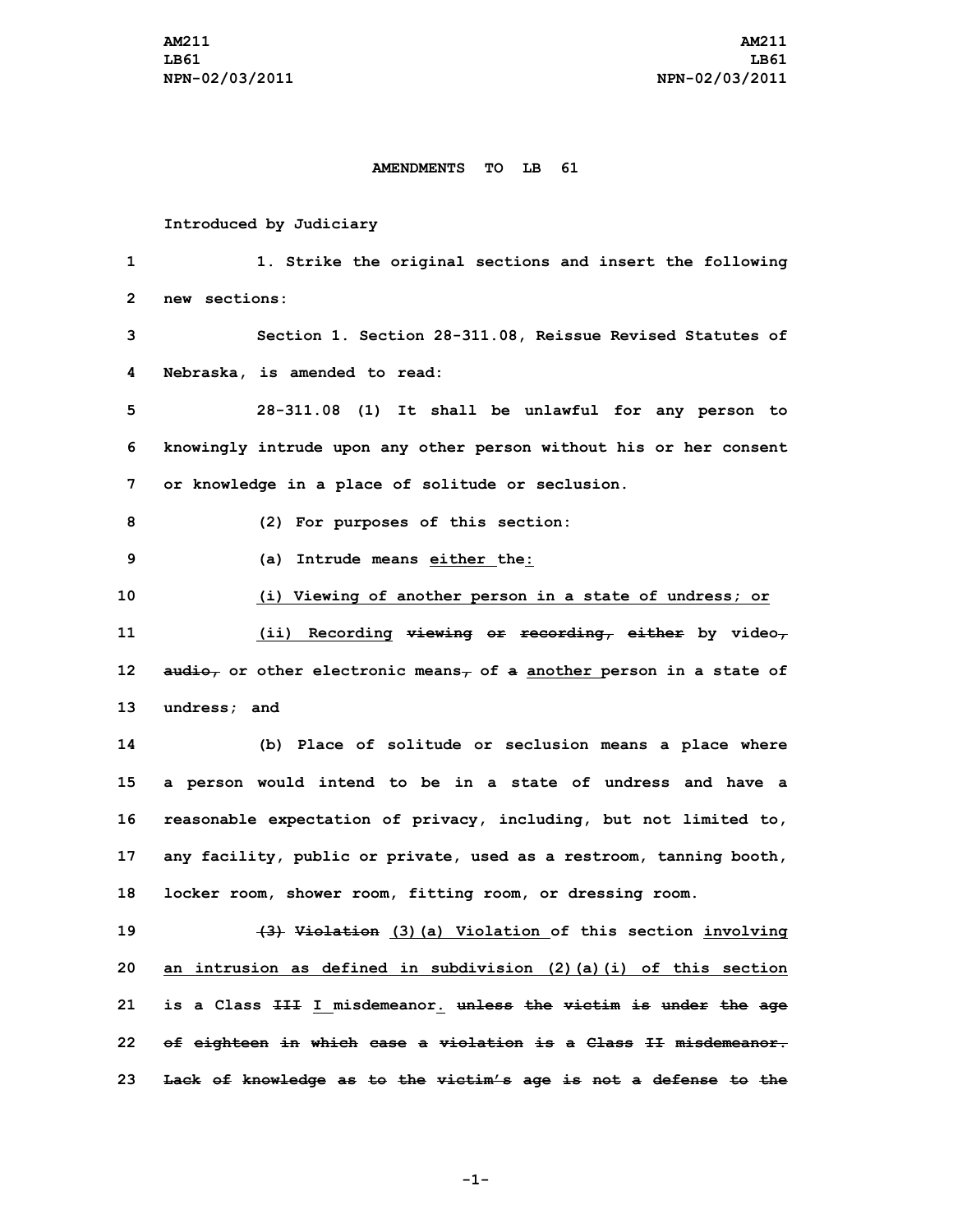**1 enhanced penalty under this section.**

 **(b) Violation of this section involving an intrusion as defined in subdivision (2)(a)(ii) of this section is <sup>a</sup> Class IV 4 felony. (c) Violation of this section is <sup>a</sup> Class III felony if video or an image from the intrusion is distributed to another person or otherwise made public in any manner which would enable it to be viewed by another person. (4) No person shall be prosecuted for unlawful intrusion pursuant to subdivision (3)(b) or (c) of this section unless the indictment for such offense is found by <sup>a</sup> grand jury or <sup>a</sup> complaint filed before <sup>a</sup> magistrate within three years after the later of: (a) The commission of the crime; (b) Law enforcement's or <sup>a</sup> victim's receipt of actual or constructive notice of either the existence of a video or other electronic recording of the unlawful intrusion or the distribution of images, video, or other electronic recording of the unlawful intrusion; or (c) The youngest victim of the intrusion reaching the age of twenty-one years. Sec. 2. Section 29-4003, Revised Statutes Cumulative Supplement, 2010, is amended to read: 29-4003 (1)(a) The Sex Offender Registration Act applies to any person who on or after January 1, 1997: (i) Has ever pled guilty to, pled nolo contendere to, or been found guilty of any of the following: (A) Kidnapping of <sup>a</sup> minor pursuant to section 28-313,**

**-2-**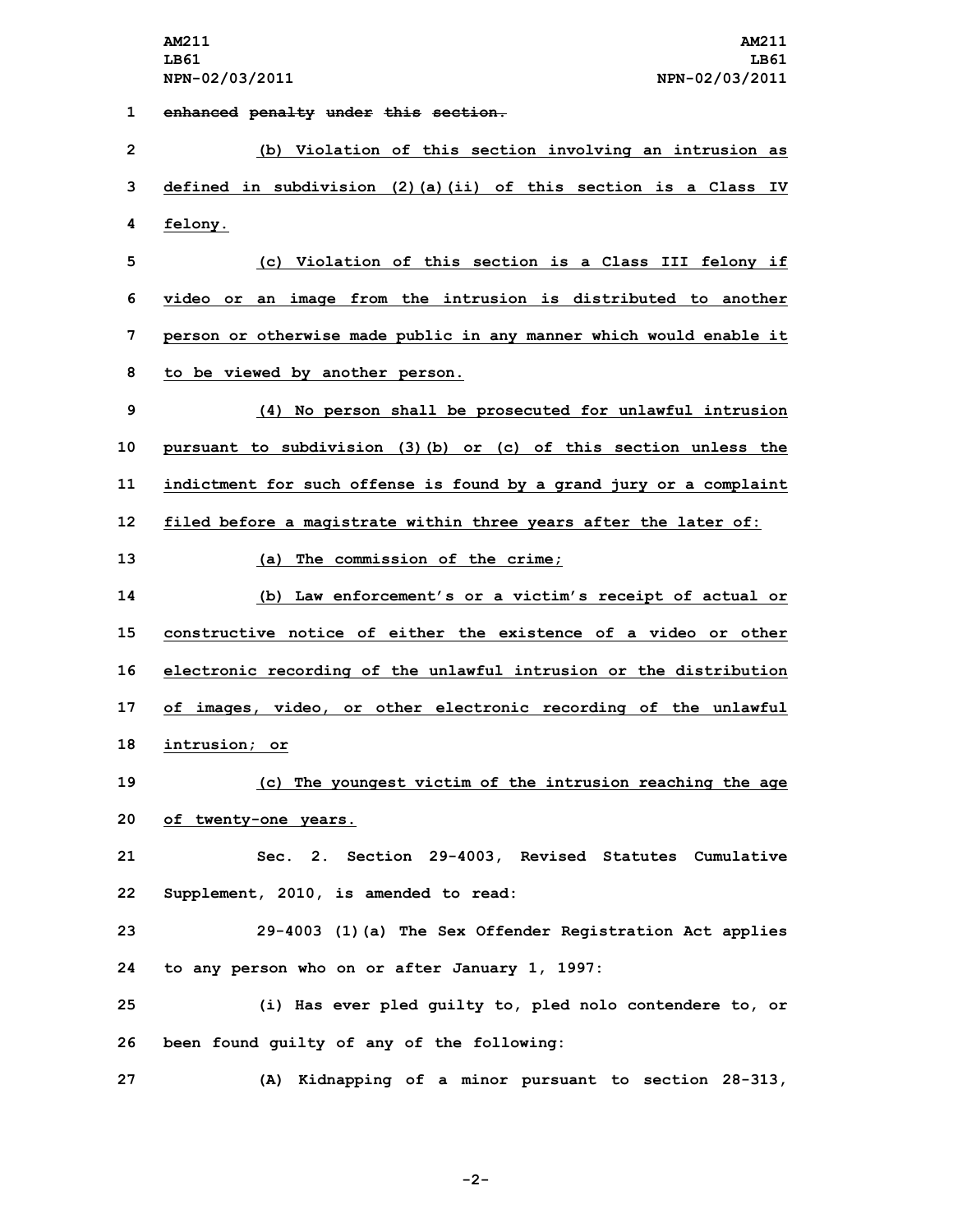**AM211 AM211 LB61 LB61 NPN-02/03/2011 NPN-02/03/2011 except when the person is the parent of the minor and was not convicted of any other offense in this section; (B) False imprisonment of <sup>a</sup> minor pursuant to section 28-314 or 28-315; (C) Sexual assault pursuant to section 28-319 or 28-320; (D) Sexual assault of <sup>a</sup> child in the second or third degree pursuant to section 28-320.01; (E) Sexual assault of <sup>a</sup> child in the first degree pursuant to section 28-319.01; (F) Sexual abuse of <sup>a</sup> vulnerable adult pursuant to subdivision (1)(c) of section 28-386; (G) Incest of <sup>a</sup> minor pursuant to section 28-703; (H) Pandering of <sup>a</sup> minor pursuant to section 28-802; (I) Visual depiction of sexually explicit conduct of <sup>a</sup> child pursuant to section 28-1463.03 or 28-1463.05; (J) Knowingly possessing any visual depiction of sexually explicit conduct which has <sup>a</sup> child as one of its participants or portrayed observers pursuant to section 28-813.01; (K) Criminal child enticement pursuant to section 28-311; (L) Child enticement by means of an electronic communication device pursuant to section 28-320.02; (M) Debauching <sup>a</sup> minor pursuant to section 28-805; or (N) Attempt, solicitation, aiding or abetting, being an accessory, or conspiracy to commit an offense listed in subdivisions (1)(a)(i)(A) through (1)(a)(i)(M) of this section; (ii) Has ever pled guilty to, pled nolo contendere to, or been found guilty of any offense that is substantially equivalent**

**-3-**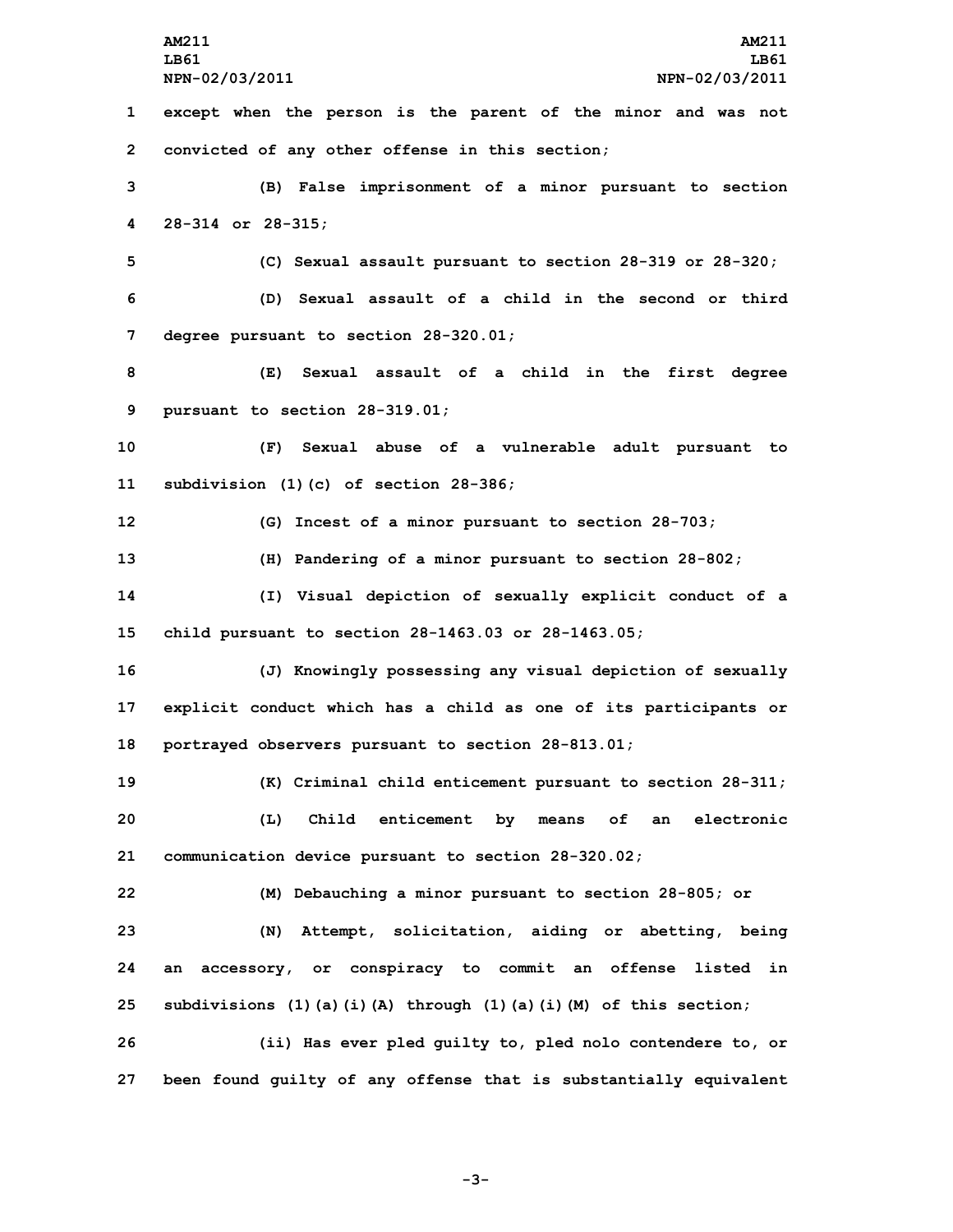**to <sup>a</sup> registrable offense under subdivision (1)(a)(i) of this section by any village, town, city, state, territory, commonwealth, or other jurisdiction of the United States, by the United States Government, by court-martial or other military tribunal, or by <sup>a</sup> foreign jurisdiction, notwithstanding <sup>a</sup> procedure comparable in effect to that described under section 29-2264 or any other procedure to nullify <sup>a</sup> conviction other than by pardon;**

 **(iii) Is incarcerated in <sup>a</sup> jail, <sup>a</sup> penal or correctional facility, or any other public or private institution or is under probation or parole as <sup>a</sup> result of pleading guilty to or being found guilty of <sup>a</sup> registrable offense under subdivision (1)(a)(i) or (ii) of this section prior to January 1, 1997; or**

 **(iv) Enters the state and is required to register as <sup>a</sup> sex offender under the laws of another village, town, city, state, territory, commonwealth, or other jurisdiction of the United 16 States.**

**17 (b) In addition to the registrable offenses under 18 subdivision (1)(a) of this section, the Sex Offender Registration 19 Act applies to any person who on or after January 1, 2010:**

**20 (i)(A) Except as provided in subdivision (1)(b)(i)(B) of 21 this section, has ever pled guilty to, pled nolo contendere to, or 22 been found guilty of any of the following:**

**23 (I) Murder in the first degree pursuant to section 24 28-303;**

**25 (II) Murder in the second degree pursuant to section 26 28-304;**

**27 (III) Manslaughter pursuant to section 28-305;**

**-4-**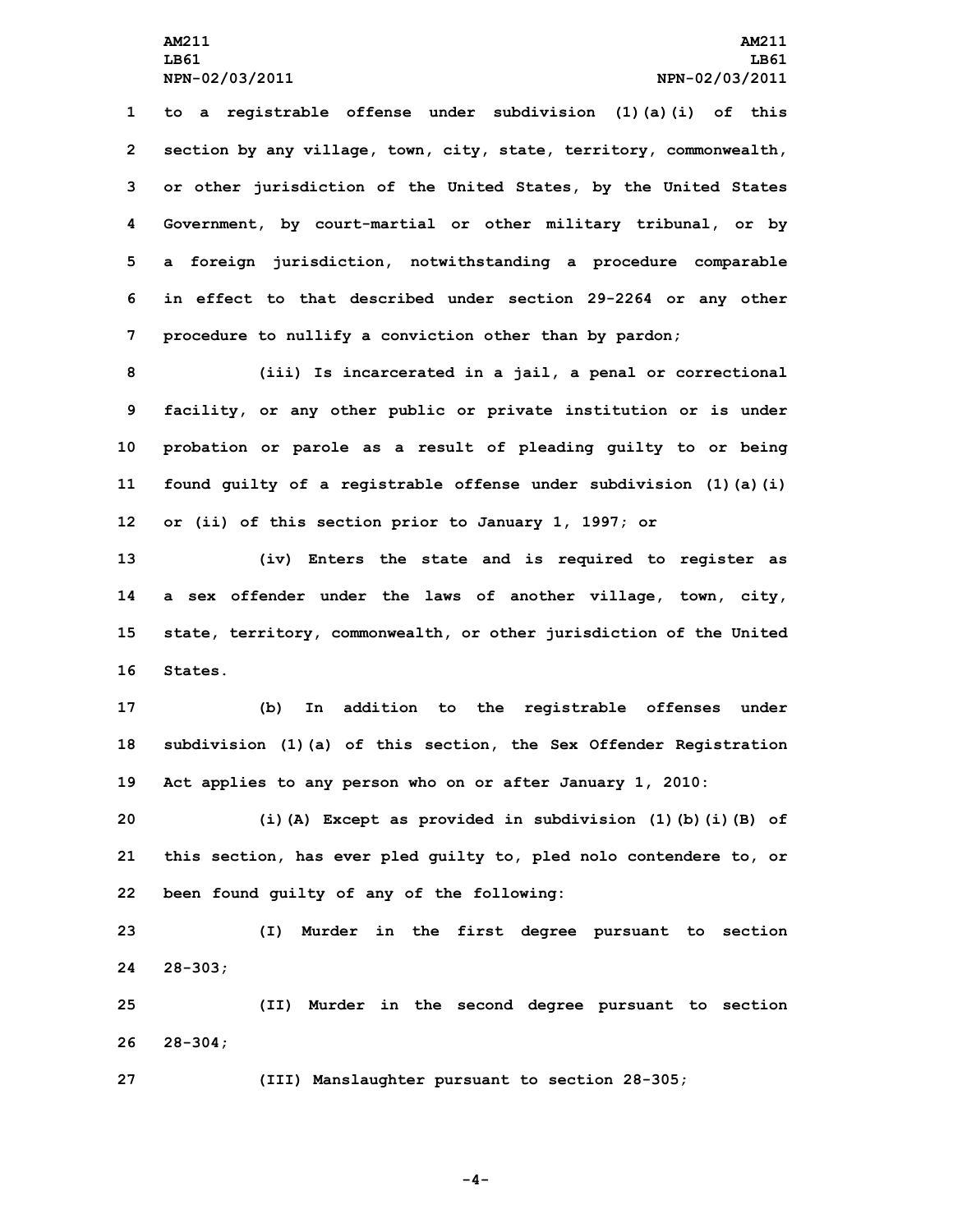**AM211 AM211 LB61 LB61 NPN-02/03/2011 NPN-02/03/2011 (IV) Assault in the first degree pursuant to section 2 28-308; (V) Assault in the second degree pursuant to section 4 28-309; (VI) Assault in the third degree pursuant to section 6 28-310; (VII) Stalking pursuant to section 28-311.03; (VIII) Unlawful intrusion on <sup>a</sup> minor pursuant to section 28-311.08; (IX) (VIII) Kidnapping pursuant to section 28-313; (X) (IX) False imprisonment pursuant to section 28-314 or 12 28-315; (XI) (X) Sexual abuse of an inmate or parolee in the first degree pursuant to section 28-322.02; (XII) (XI) Sexual abuse of an inmate or parolee in the second degree pursuant to section 28-322.03; (XIII) (XII) Sexual abuse of <sup>a</sup> protected individual pursuant to section 28-322.04; (XIV) (XIII) Incest pursuant to section 28-703; (XV) (XIV) Child abuse pursuant to subdivision (1)(d) or (e) of section 28-707; (XVI) (XV) Enticement by electronic communication device pursuant to section 28-833; or (XVII) (XVI) Attempt, solicitation, aiding or abetting, being an accessory, or conspiracy to commit an offense listed in subdivisions (1)(b)(i)(A)(I) through (1)(b)(i)(A)(XVI) (1)(b)(i)(A)(XV) of this section.**

**-5-**